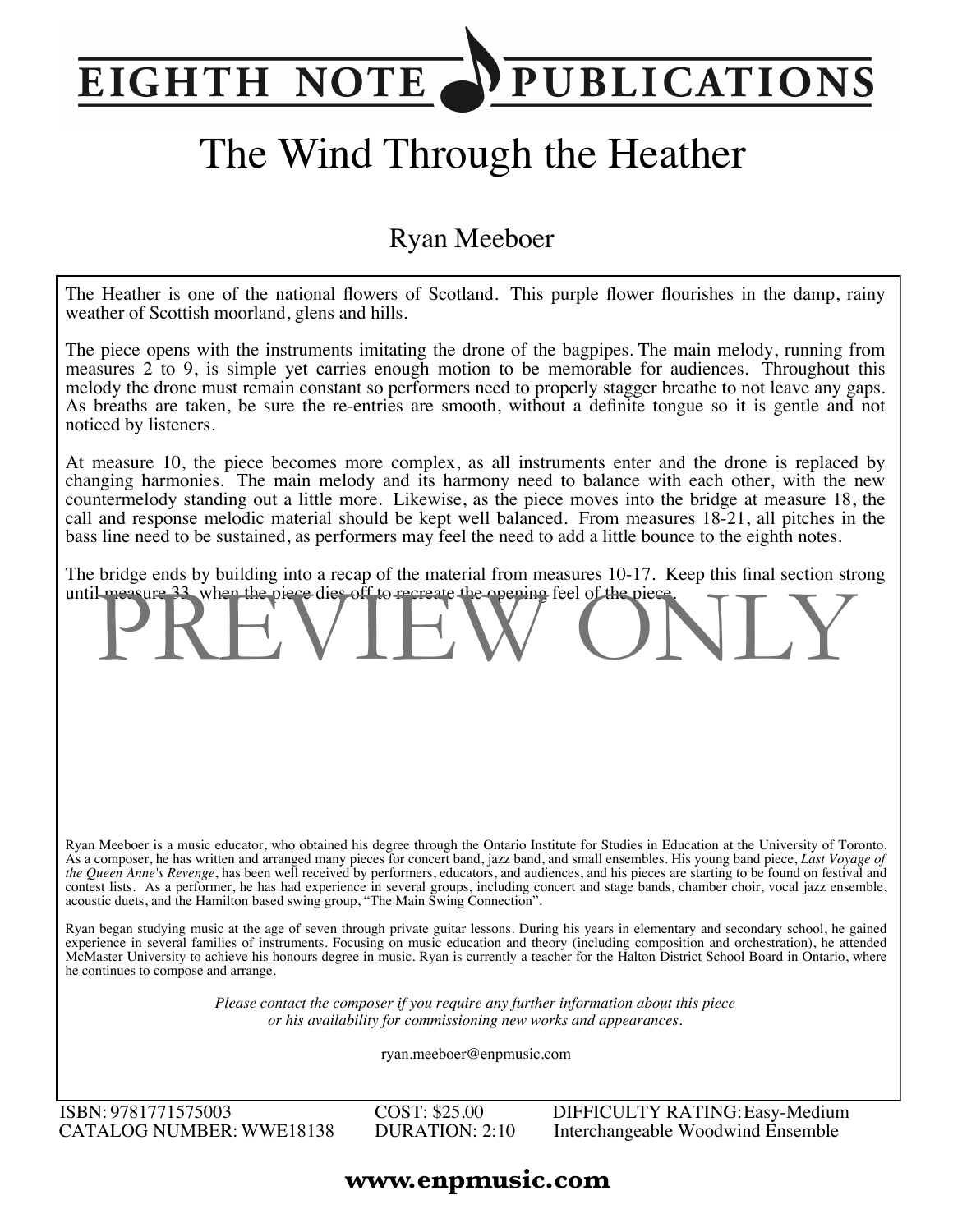#### THE WIND THROUGH THE HEATHER

Ryan Meeboer



© 2018 **EIGHTH NOTE PUBLICATIONS** www.enpmusic.com